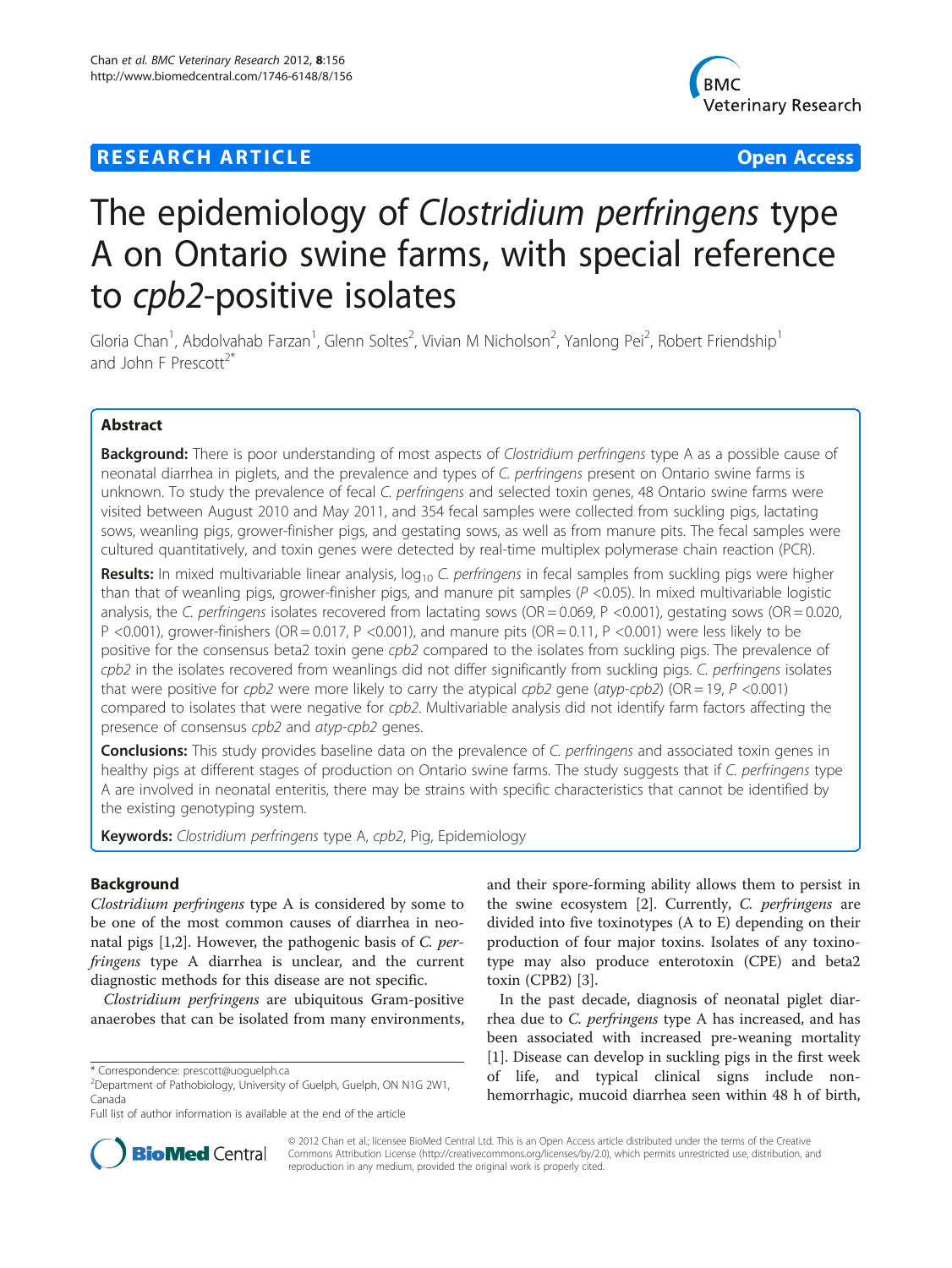and lasting for 5 d [\[2](#page-6-0)]. The current method of diagnosis is based on isolation of large numbers of C. perfringens type A possessing the consensus CPB2 gene (cpb2) detected by polymerase chain reaction (PCR) from the feces or intestinal contents, and the exclusion of other known causes of neonatal diarrhea [[3\]](#page-6-0). There is currently no commercial test available for detecting CPB2 in isolates [[1,3\]](#page-6-0). Most porcine isolates carry and express cpb2 [[4\]](#page-6-0).

There is poor understanding of most aspects of C. perfringens type A as a possible cause of neonatal diarrhea in piglets, and the prevalence and types of C. perfringens present on Ontario swine farms is unknown. The objectives of this study were to compare the prevalence of C. perfringens and selected toxin genes among pigs at different stages of production, and to identify farm factors affecting this prevalence.

## Methods

## Farm selection

Forty-eight farms in Ontario were conveniently selected and visited once or twice between two periods of sample collection from August to December 2010, and from January 2011 and May 2011. For the first period of sample collections, 28 farms were visited. One farm was visited twice in the first period, and visited again in the second period. In the second period, a total of 11 farms from the first period were visited again, and 20 farms were visited for the first time. Some farms that were visited from the first period were not re-visited because they did not have suckling pigs or they were no longer in business.

## Sample collection

In both periods of sample collection, for farrowing operations, pooled-fecal samples were collected from gestating sows, weanling pigs, and grower-finisher pigs. In addition, a pooled sample was taken from the manure pit. In the second period of sample collection, fecal samples were also collected from lactating sows and their litters. A lactating sow fecal sample was collected by randomly selecting a sow, and manually obtaining a rectal sample with a gloved hand. A pooled-fecal sample of the lactating sow's litter was also obtained by selecting three suckling pigs in the litter and collecting the feces from the piglet's rectum. If suckling pigs did not defecate sufficient material during the sampling process, fresh piglet feces were obtained from the farrowing area of the litter. Three fecal samples were collected from lactating sows, and three pooled fecal samples were collected from their respective litters from each farrowing operation.

A pooled-fecal sample of gestating sows was obtained by selecting 6 sows from different areas of the barn, and obtaining a rectal sample. A pooled-fecal sample of weanling pigs or grower-finisher pigs was obtained from randomly selecting 6 pens, observing the pigs defecating, and then immediately collecting the fresh feces from the floor of the pens. On farrow-to-feeder farms sampling was similar to farrow-to-finish farms except two pooled samples were collected from weaning pigs. On growerfinisher farms, 3 pooled-fecal samples were taken from the pigs present, as well as a pooled manure pit sample. All farms on the study used a liquid manure system and a sample from the holding tank or manure pit was obtained by filling a plastic bottle from the manure pit. Liquid manure from 3 locations in the pit and at 3 different depths was combined to create the pooled sample.

## **Questionnaire**

A survey was administered to collect information on each farm for different management factors including the following: type of operation (farrowing-to-finish, farrowing-to-feeder, or grower-finisher operation), total number of barns, herd size (number of sows, gilts, weanling pigs, and grower-finisher pigs), sow flow, weanling flow, grower-finisher flow (all-in/all-out or continuous), number of farrowing rooms and crates, the presence of other agricultural species (other species), drug usage and vaccination, history of diarrhea outbreak in suckling pigs or post-weaning pigs in the past year, and treatment of the diarrhea problem. A total of 46 farms were surveyed; two farms were not surveyed because they were no longer in business.

## Bacterial isolation

For bacterial culture, samples were weighed and 4–5 serial 10-fold dilutions were performed in phosphate buffered saline, pH 7.2. Fecal dilutions were plated onto selective SFP (Shahadi Ferguson Perfringens) medium (Difco, Detroit, MI, USA). The SFP media contains 5% egg yolk emulsion (Oxoid, Nepean, ON), 12 μg/ml kanamycin sulphate, and 30 IU/ml polymyxin B sulphate (SFP Selective Supplement, Oxoid). The plates were transferred to an anaerobic jar, with anaerobic atmosphere provided by GasPak (BD, Sparks, MD, USA) and incubated at 37°C overnight. Colonies with characteristic C. perfringens colonial and microscopic morphologies, as well as lecithinase activity on the egg yolk agar, were counted and counts converted to colony-forming units (CFU) per gram.

### Genotyping of isolates

Clostridium perfringens colony lysates were examined by multiplex polymerase chain reaction (PCR) for toxin genes using the method described by Albini and colleagues [\[5](#page-6-0)]. Five isolates per sample were genotyped for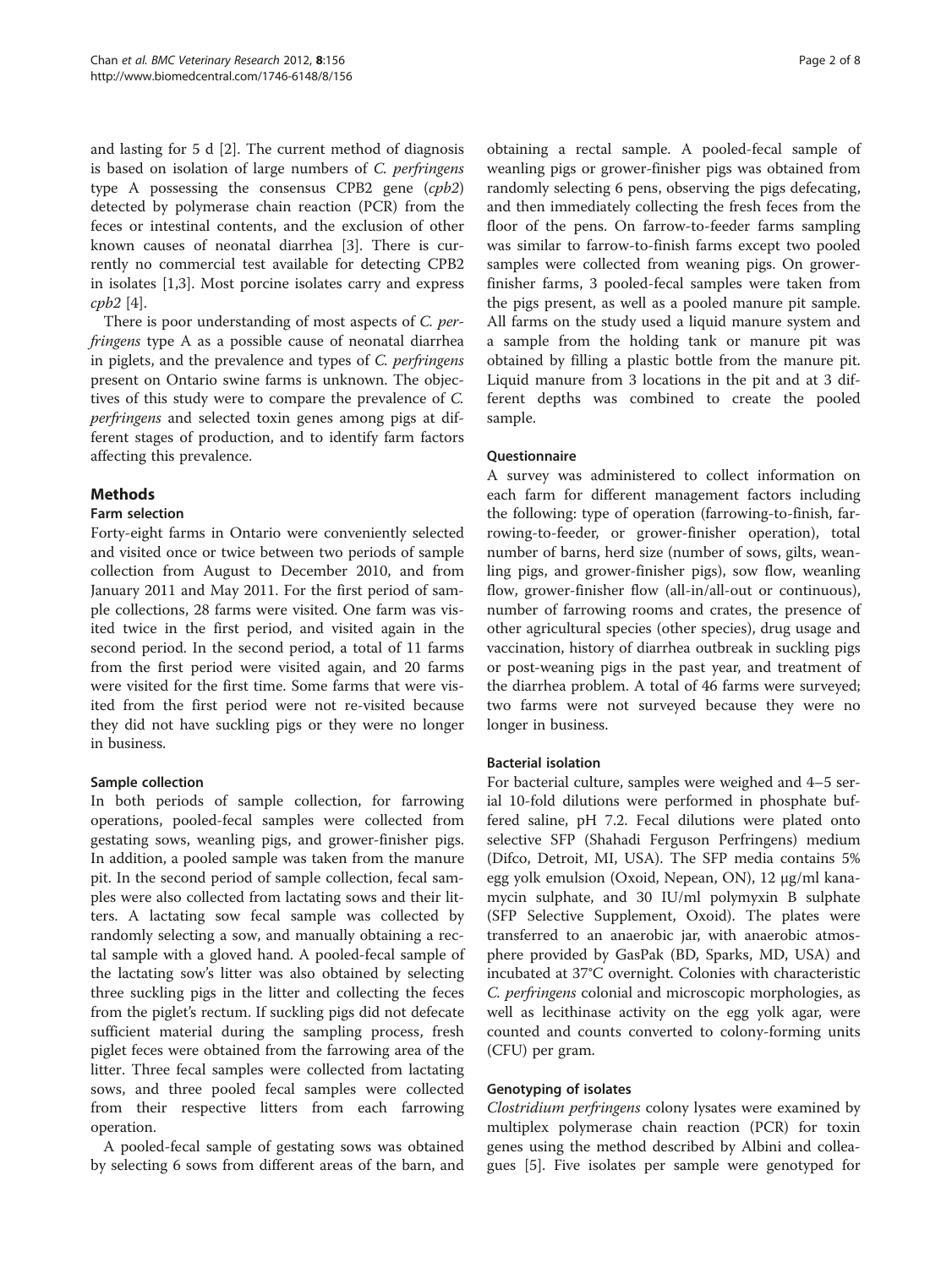$cpa$ , consensus  $cpb2$  ( $cpb2$ ) and atypical  $cpb2$  ( $atyp$ cbp2). The isolates recovered during the first period of the study were also genotyped for the major toxin genes beta toxin (cpb), enterotoxin (cpe), epsilon toxin (etx), and iota toxin (*itx*), NetB toxin (*netB*) and large clostridial cytotoxin (tpeL). Since these were all found to be absent they were not examined in the second period. The primer sets for the major toxin genes and cpb2 used were designed using the reported nucleotide sequences [[5\]](#page-6-0). The primer sets for netB, tpeL, and atyp-cpb2 were designed for this study using standard approaches and appropriate bacterial control strains. The Roche Light-Cycler<sup>®</sup> 480 SW 1.5 software package was used to analyze the data. Relevant positive control strains were included in all batched PCR tests.

## Data analysis

The data were entered in a spreadsheet (Microsoft Excel 2007; Microsoft Corp., Redmond, WA) and imported to Stata 10 Intercooled for Windows XP (StataCorp LP, College Station, TX) for statistical analysis.

Three outcomes were measured, which included C. *perfringens* type A  $(CpA)$  count in fecal samples, the presence of cpb2-carrying C. perfringens type A (cpb2- CpA) isolates in fecal samples, and the presence of atyp-cpb2-carrying C. perfringens type A (atyp-cpb2-CpA) isolates in fecal samples. The independent variables included in multivariable analysis were stage of production (main effect), type of operation, total number of barns, herd size (small or <1000, medium or  $\geq 1000-3000$ , and large or >3000), and the presence of other species.

A mixed linear regression modeling method with farm as a random effect was used to analyze the association between CpA count in fecal samples and independent variables. Intra-class correlation coefficient was calculated as ICC  $= \sigma^2_{\rm farm}/\big(\sigma^2_{\rm farm}+\sigma^2_{\rm sample}\big)$ . In addition, two separate logistic regression models were fitted to investigate the association between the presence of cpb2-CpA and atyp-cpb2-CpA in fecal samples and independent variables. Intra-cluster coefficient was calculated as  $\text{ICC} = \sigma^2_{\text{farm}}/(\sigma^2_{\text{farm}} + \pi^2/3)$  by assuming that sample level variance on the logit scale was  $\pi^2/3$ , π = 3.1416.

Univariable analysis of independent variables and their association with  $CpA$  count, and presence of  $cpb2-CpA$ and *atyp-cpb2-CpA* isolates in fecal samples was performed using a single linear or logistic regression. Variables with P <0.20 were selected for inclusion in multivariable analyses which was modeled at the sample level with farm as random variable.

A manual stepwise procedure was used to build the multivariable models. Pair-wise correlation coefficients were calculated between independent variables, and coefficients with an absolute value greater than 0.8 were

considered colinear. If two independent variables were significantly correlated, the more informative variable was used in the final model. A variable was identified as a confounder if it changed the coefficient of the main effects by 20% or more when the potential confounder variable was removed. If a variable was determined to be a confounder, it was included in the final model regardless of its statistical significance. Interaction was evaluated between all independent variables and the main effects model. Each interaction term was assessed for statistical significance with the main effects, and the interaction terms with  $P < 0.05$  were included in the final model. Interaction terms that were not significant in the final model were removed if removal of the interaction term did not result in a significant change in the likelihood ratio test (logistic regression) and partial F-test (linear regression).

For linear multivariable analysis, a  $log_{10}$  transformation was used on the C. perfringens count  $(CFU/g)$  in order to meet the normal distribution and homoscedasticity assumptions for the outcome of interest. The Cook-Weisberg test was performed for the linear multivariable model with farm as a fixed effect, and the assumption of homoscedasticity was met if  $P > 0.05$ . The Shapiro-Wilk normality test was used to test the normal distribution of  $log_{10}$  CFU/g with farm as a fixed effect, and the assumption of normality was met if  $P > 0.05$ . The standardized residuals were graphically assessed for outliers, and the leverage values were graphically assessed.

The logistic regression multivariable model with farm as a fixed effect for the presence of cpb2 in C. perfringens type A isolates was assessed for goodness-of-fit, which was indicated by  $P > 0.05$  in the Hosmer-Lemeshow test. Pearson residuals were graphically assessed for outliers, and the leverage values were graphically assessed.

The Spearman's rank correlation test was used to analyze the association between the toxin genes in lactating sows and their litters.

## Results

A total of 354 fecal samples were collected, distributed between the sources shown in Table [1.](#page-3-0) Overall, *Clostrid*ium perfringens was isolated from 225 (64%) of 354 fecal samples (98% of suckling piglets, 34% of weanling pigs, 18% of grower-finisher pigs, 89% of gestating sows, 96% of lactating sows, and 75% of manure pit samples) (Table [1](#page-3-0)). A farm was considered positive for C. perfrin*gens* if *cpa* was detected in the isolate of at least one fecal sample, and a farm was considered positive for consensus cpb2 if it was detected in the C. perfringens isolate of at least one fecal sample. A total of 42 farms (87.5%) were positive for C. perfringens, and 25 farms (52%) were positive for cpb2. C. perfringens was not recovered from samples collected on 6 (12.5%) of 48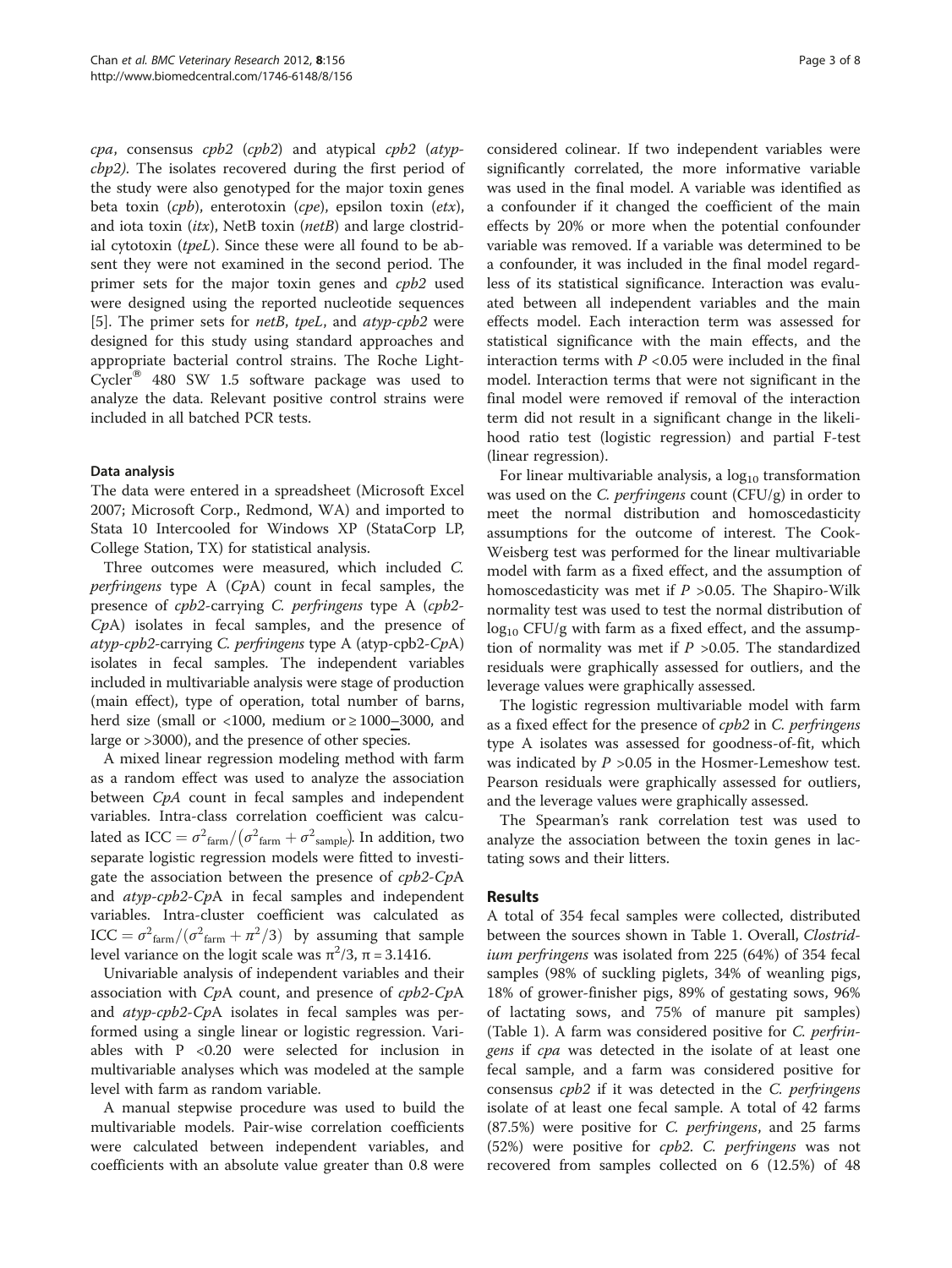|                      | $Log10$ (CFU/g) | Percentage of positive samples |              | <b>Total No. of Samples</b> |  |
|----------------------|-----------------|--------------------------------|--------------|-----------------------------|--|
|                      | $Mean \pm SD$   | Cpb2                           | Atyp-cpb2    |                             |  |
| Suckling pigs        | $5.0 \pm 1.70$  | 77                             | 44           | 57                          |  |
| Lactating Sows       | $4.0 \pm 1.86$  | 26                             | 16           | 57                          |  |
| Gestating Sows       | $4.3 \pm 1.85$  | 5                              | $\mathbf{0}$ | 37                          |  |
| Weanling pigs        | $1.3 \pm 1.87$  | 18                             |              | 44                          |  |
| Grower-finisher pigs | $0.6 \pm 1.24$  |                                | 5            | 99                          |  |
| Manure Pit           | $2.7 \pm 1.82$  | 27                             | 17           | 60                          |  |
| Total                | $2.7 \pm 2.38$  | 25                             | 15           | 354                         |  |

<span id="page-3-0"></span>Table 1 Log<sub>10</sub> CFU/g of C. *perfringens* in fecal samples and the positive proportion of toxin genes

farms, all of which were grower-finisher operations. Within-herd prevalence of C. perfringens type A ranged between 0 and 100% with a mean of  $53.5 \pm 32$ %.

## Clostridium perfringens count ( $log_{10}$  CFU/g)

The mean of  $log_{10}$  CFU/g of *Clostridium perfringens* in fecal samples is shown in Table 1. The total mean count was  $2.7 \pm 2.4 \log_{10}$  CFU/g. The distribution of independent variables on 46 surveyed farms is shown in Table 2. Independent variables with  $P < 0.20$  that were initially included in the multivariable linear regression analysis were the stage of production, type of operation, total herd size, presence of other species, and sampling period. The type of operation and total herd size did not significantly affect the C. perfringens count of fecal samples in the final model ( $P > 0.05$ ). The log<sub>10</sub> C. perfringens count for fecal samples

collected from the first and second sampling period was not significantly different  $(P > 0.05)$ ; the sampling period was included in the final model because C. perfringens count in the samples collected from different stage of production was confounded by sampling period. In multivariable analysis, the  $log_{10}$  C. perfringens count was higher in suckling pig fecal samples compared to that of weanling pigs, grower-finisher pigs, and the manure pit  $(P \le 0.05)$ (Table [3\)](#page-4-0). The  $log_{10}$  C. *perfringens* count was higher in gestating sow samples, lactating sow samples, or the manure pits, respectively, compared to that of weanling pigs and grower-finisher pigs ( $P < 0.05$ ). In the final model, C. perfringens count in fecal samples collected from sows (both gestating and lactating) was interacted by the presence of other species on farms  $(P < 0.05)$  (Table [3\)](#page-4-0). Overall, the  $log_{10}$  C. perfringens count was higher in the fecal

| Table 2 The distribution of independent variables among 46 surveyed farms |  |  |  |
|---------------------------------------------------------------------------|--|--|--|
|---------------------------------------------------------------------------|--|--|--|

| <b>Independent Variable</b>             |                                          | Percentage of<br>Cpb2-positive farms | Univariable analysis<br>P-value (sample level) |  |
|-----------------------------------------|------------------------------------------|--------------------------------------|------------------------------------------------|--|
| Type of operation (sample $n = 220$ )   | Farrowing (farm $n = 30$ )               | 73                                   | 0.012                                          |  |
|                                         | Grower-finisher (farm $n = 16$ )         | 25                                   |                                                |  |
| Other species (sample $n = 212$ )       | Not present (farm $n = 23$ )             | 57                                   | 0.004                                          |  |
|                                         | Present (farm $n = 23$ )                 | 57                                   |                                                |  |
| Herd Size (sample $n = 217$ )           | Small (<1000) (farm $n = 9$ )            | 33                                   | Referent                                       |  |
|                                         | Medium ( $\geq$ 1000-3000) (farm n = 28) | 61                                   | 0.272                                          |  |
|                                         | Large ( $>3000$ ) (farm $n = 9$ )        | 67                                   | 0.018                                          |  |
| Sow Flow (sample $n = 84$ )             | All-in/all-out (farm $n = 16$ )          | 75                                   | 0.417                                          |  |
|                                         | Continuous (farm $n = 14$ )              | 71                                   |                                                |  |
| Weanling Flow (sample $n = 15$ )        | All-in/all-out (farm $n = 23$ )          | 70                                   | 0.326                                          |  |
|                                         | Continuous (farm $n = 8$ )               | 87.5                                 |                                                |  |
| Grower-Finisher Flow (sample $n = 20$ ) | All-in/all-out (farm $n = 27$ )          | 48                                   | 0.327                                          |  |
|                                         | Continuous (farm $n = 13$ )              | 54                                   |                                                |  |
| Antibiotic usage (sample $n = 66$ )     | Yes (farm $n = 7$ )                      | 100                                  | $0.304*$                                       |  |
|                                         | No (farm $n = 23$ )                      | 65                                   |                                                |  |
| Diarrhea (sample $n = 58$ )             | Yes (farm $n = 11$ )                     | 82                                   | $0.792*$                                       |  |
|                                         | No (farm $n = 19$ )                      | 68                                   |                                                |  |

\*Exact logistic regression.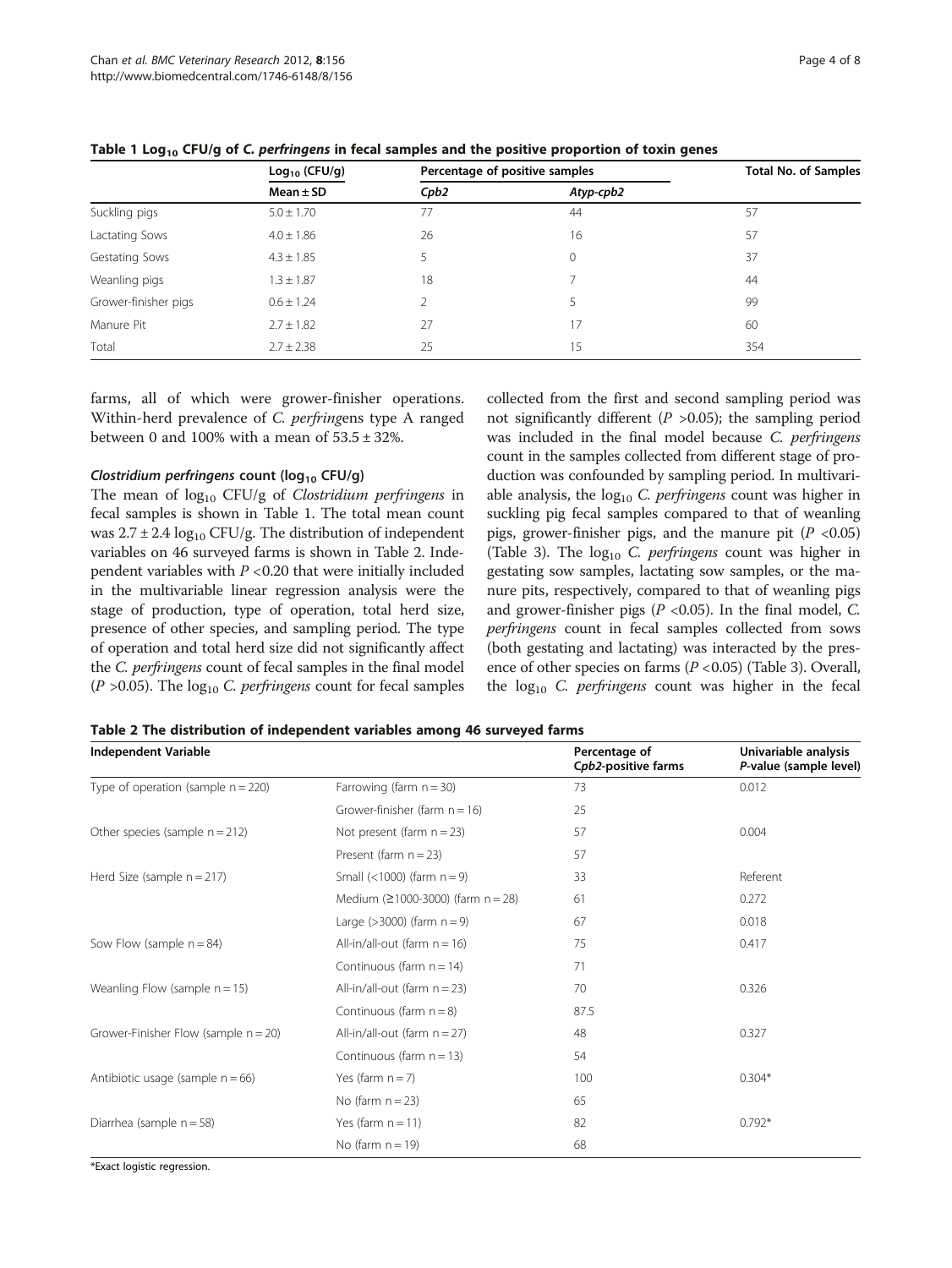| <b>Variables</b> |                         | Coefficient | <b>Standard Error</b> | 95% Confidence Interval | P-value |
|------------------|-------------------------|-------------|-----------------------|-------------------------|---------|
| Stage            | Suckling pig            | Referent    |                       |                         |         |
|                  | Lactating sow           | $-1.9$      | 0.367                 | $(-2.7)$ - $(-1.2)$     | < 0.001 |
|                  | Gestating sow           | $-1.4$      | 0.438                 | $(-2.2)$ - $(-0.50)$    | 0.002   |
|                  | Weanling                | $-3.8$      | 0.398                 | $(-4.6)-(-3.1)$         | < 0.001 |
|                  | Grower-finisher         | $-4.4$      | 0.413                 | $(-5.2)-(-3.6)$         | < 0.001 |
|                  | Manure pit              | $-1.7$      | 0.403                 | $(-2.5)-(-0.93)$        | < 0.001 |
| Other species    | Absent                  | Referent    |                       |                         |         |
|                  | Present                 | $-0.93$     | 0.484                 | $(-1.9)$ - $(-0.019)$   | 0.055   |
|                  | Present x Gestating sow | 1.5         | 0.626                 | $0.30 - 2.75$           | 0.015   |
|                  | Present x Lactating sow | 1.8         | 0.533                 | $0.79 - 2.9$            | 0.001   |
| Sampling Period  | First                   | Referent    |                       |                         |         |
|                  | Second                  | 0.34        | 0.234                 | $(-0.12)-(-0.80)$       | 0.144   |

<span id="page-4-0"></span>Table 3 Multivariable linear regression model of factors associated with fecal C. perfringens count (log<sub>10</sub> CFU/g)

samples collected from sows on farms where other species were absent. The  $log_{10}$  C. perfringens in gestating sows versus piglets was 4.1 = [(−1.35) + (−0.93) + 1.5+ 4.9 (constant)] and  $5.0 = [(-1.35) + 1.5 + 4.9$  (constant)] in the presence and absence of other species, respectively. Similarly, the  $log_{10}$  C. perfringens in lactating sows versus piglets was  $3.88 = [(-1.93) + (-0.93) + 1.84 + 4.9$  (constant)] and  $4.81 = [(-1.93) + 1.84 + 4.9$ (constant)] in the presence and absence of other species, respectively.

The Intraclass Correlation Coefficient (ICC) was 0.24, indicating a low level of clustering in which the withinfarm variation of the C. perfringens count accounted for almost a quarter of the total variation of the count.

Potential outliers were identified for two farms, of which the weanling fecal samples had a C. perfringens count of 6.0 and 6.7  $log_{10}$  CFU/g, respectively. Potential extreme observations were identified for two farms, of which C. perfringens was not isolated from weanling fecal samples.

#### Clostridium perfringens-associated toxin genes

The distribution of *cpb2* and *atyp-cbp2* genes among Clostridium perfringens isolates cultured from fecal samples is presented in Table [1](#page-3-0).

The independent variables initially included in the multivariable logistic analysis were the stage of production, presence of atyp-cpb2, type of operation, presence of other species, total herd size, and sampling period. The type of operation, presence of other species, and total herd size did not significantly affect the likelihood of detecting cpb2-positive C. perfringens isolates in the final model ( $P > 0.05$ ). The variable of vaccination was not included in the statistical analysis because none of the farms surveyed vaccinated sows or pigs for C. perfringens.

Cpb2 was more likely found in the isolates of suckling pigs compared to those of lactating sows, gestating sows, and grower-finisher pigs, and manure pits  $(P \le 0.05)$  (Table 4). The likelihood of finding  $cpb2$  in C. perfringens isolates recovered from weanling pigs was higher compared to that of gestating sows  $(OR =$ 0.077,  $P = 0.011$ ) and grower-finisher pigs (OR = 0.065,  $P = 0.027$ ).

The Intraclass Correlation Coefficient (ICC) that compared the within-farm and between-farm variance was 0.24 and 0.25, respectively for linear regression and logistic regression, indicating a low level of clustering in which the within-farm variation of C. perfringens count

| Table 4 Multivariable logistic regression model of factors associated with cpb2-positive C. perfringens isolates |
|------------------------------------------------------------------------------------------------------------------|
|------------------------------------------------------------------------------------------------------------------|

| <b>Variables</b> |                 | <b>Odds Ratio</b> | <b>Standard Error</b> | 95% Confidence Interval     | P-value |
|------------------|-----------------|-------------------|-----------------------|-----------------------------|---------|
| Stage            | Suckling pig    | Referent          |                       |                             |         |
|                  | Lactating sow   | 0.069             | 0.0437                | $0.020 - 0.24$              | < 0.001 |
|                  | Gestating sow   | 0.020             | 0.0189                | $3.2 \times 10^{-3}$ -0.13  | < 0.001 |
|                  | Weanling        | 0.26              | 0.216                 | $0.052 - 1.3$               | 0.103   |
|                  | Grower-finisher | 0.017             | 0.0185                | $2.0 \times 10^{-3}$ -0.14  | < 0.001 |
|                  | Manure pit      | 0.11              | 0.0677                | $3.2 \times 10^{-2} - 0.37$ | < 0.001 |
| Atyp-cpb2        | Negative        | Referent          |                       |                             |         |
|                  | Positive        | 19                | 12.0                  | $5.7 - 65$                  | < 0.001 |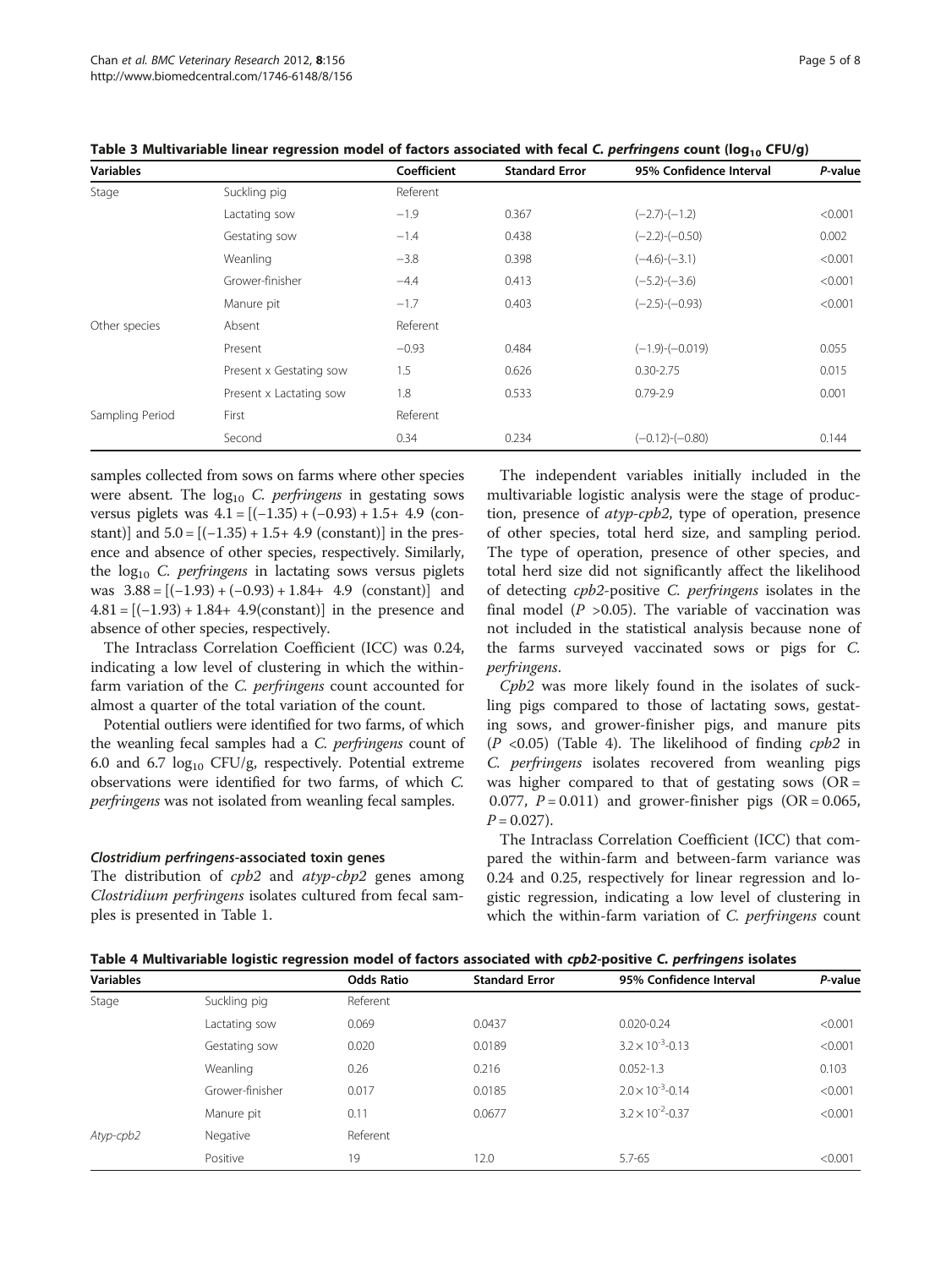and the presence of cpb2 accounted for almost a quarter of the total variation.

The likelihood of detecting atyp-cpb2 was higher in cpb2-positive isolates compared to cpb2-negative isolates  $(P < 0.001)$  (Table [4\)](#page-4-0). The percentages of samples that had atyp-cpb2 were 51% in cpb2-positive samples, and 6% in cpb2-negative samples.

Clostridium perfringens isolates recovered from lactating sows  $(OR = 0.20, P = 0.001)$ , weanlings  $(OR = 0.20, P = 0.001)$  $P = 0.039$ , and the manure pits (OR = 0.32, P = 0.022) were less likely to be positive for *atyp-cpb2* than isolates recovered from suckling pigs. The correlation of cpb2 or atyp-cpb2 in isolates of lactating sows and in isolates from their litters was not statistically significant.

Potential outliers were identified for two farms. On one farm, cpb2 nor atyp-cpb2 were detected in the C. perfringens isolates of a suckling pig fecal sample. On the other farm, cpb2 was not detected in the atyp-cpb2 positive C. perfringens isolates of the manure pit fecal sample. Potential extreme observations were identified for one farm, of which the cpb2-positive C. perfringens isolates were only recovered from two of three suckling pig fecal samples.

The isolates recovered during the first period of the study were all negative for cpb, cpe, etx, itx, netB and tpeL. For this reason, they were not examined in the second period.

## **Discussion**

The current study of enteric Clostridium perfringens in pigs identified novel findings that may increase the understanding of the epidemiology of infection and possible diagnosis of the suckling pig diarrhea thought to be caused by this organism. Clostridium perfringens type A is speculated to be an emerging pathogen associated with neonatal piglet diarrhea [[6-9](#page-6-0)], although not all prevalence studies conducted on infectious causes of piglet diarrhea have included C. perfringens type A in the analysis [[6,10,11\]](#page-6-0). Isolates recovered from diarrheic piglets could not be differentiated genetically from isolates recovered from non-diarrheic piglets in the United States [[12\]](#page-6-0) or on genotype in Canada [\[13\]](#page-6-0).

This study is the first to examine systematically the quantitative prevalence of C. *perfringens*, as well as an expanded range of toxin genes, in pigs of different ages on multiple farms. Our results showed that the number of C. perfringens type A isolates was higher in suckling pigs compared to pigs in other stages of production. High numbers of *C. perfringens* were also isolated from gestating and lactating sows. The pattern of decline in colonization by C. perfringens with age has been noted previously in the intestine of individual pigs but not at the farm level [\[14](#page-6-0)]. The decrease in C. perfringens count for fecal samples in weanling and grower-finisher pigs was generally expected, since the population of C. perfringens decreases in the pig intestine as other bacterial species establish their populations [\[2](#page-6-0)]. Host-related factors that affect the decline in colonization may include diet, changes in large intestinal microflora with time, age-related changes in host physiology, or the development of intestinal immunity. The decline in numbers of C. perfringens in pigs in the grower-finisher stage may also be partly due to changes in management factors including the use of antimicrobials during the nursery and grower-finisher stages. The effect of other species on the farm in increasing C. perfringens counts in sows (Table [3](#page-4-0)) was an unexpected observation that factors other than "host" can affect colonization by this organism.

Many C. perfringens isolated from pigs are relatively unusual among isolates from different animal sources in that they belong to a clonal population [[15](#page-6-0)]. Unusually, these isolates are characterized both by being consensus cpb2 positive and by expressing CPB2 [\[4\]](#page-6-0). There thus appears to be an adaptation of this lineage to swine. Although we did not however examine the isolates made here for their phylogenetic relationships, on the basis of the present study, the adaptation of this lineage appears to be to the young pig, and notably to the suckling piglet. This relationship of cpb2-positive C. perfringens to the young piglet (Tables [2](#page-3-0), [4\)](#page-4-0) has not previously been demonstrated at the farm level. Most of the suckling pig isolates in this study were positive for consensus cpb2 as noted in other studies [\[4,7](#page-6-0)-[9\]](#page-6-0). The gestating sow isolates were usually not positive for cpb2 and lacked the atyp-cpb2 gene that was found in lactating sow and suckling pig isolates, which appear to be specifically colonized by cpb2-positive strains [\[3\]](#page-6-0). It is possible that the sows in the lactating stage acquired cpb2-positive C. perfringens strains from suckling pigs in the litter, but that strains were not always maintained when the suckling pigs were weaned and sows returned to the gestating stage. However, there was no significant correlation of the presence of cpb2 and atyp-cpb2 in C. perfringens type A isolates from sows and their litters, suggesting that the source of the strains in suckling pigs may be different from sows, or that *cpb2* and/or *atyp-cpb2* positive isolates are more likely to proliferate in suckling pigs. Interestingly, there was a dominance of atyp-cpb2 isolates in C. perfringens isolated from grower-finisher pigs. It is possible that other factors contributed to the decline in consensus cpb2-positive C. perfringens isolates seen in grower-finisher pigs, such as antimicrobial usage; a negative association between cpb2-positive C. perfringens isolates and resistance to erythromycin and clindamycin was documented in an Ontario study [\[16](#page-7-0)]. The isolates from the manure pit were unexpectedly similar to isolates from suckling pigs, reasons for which are unclear.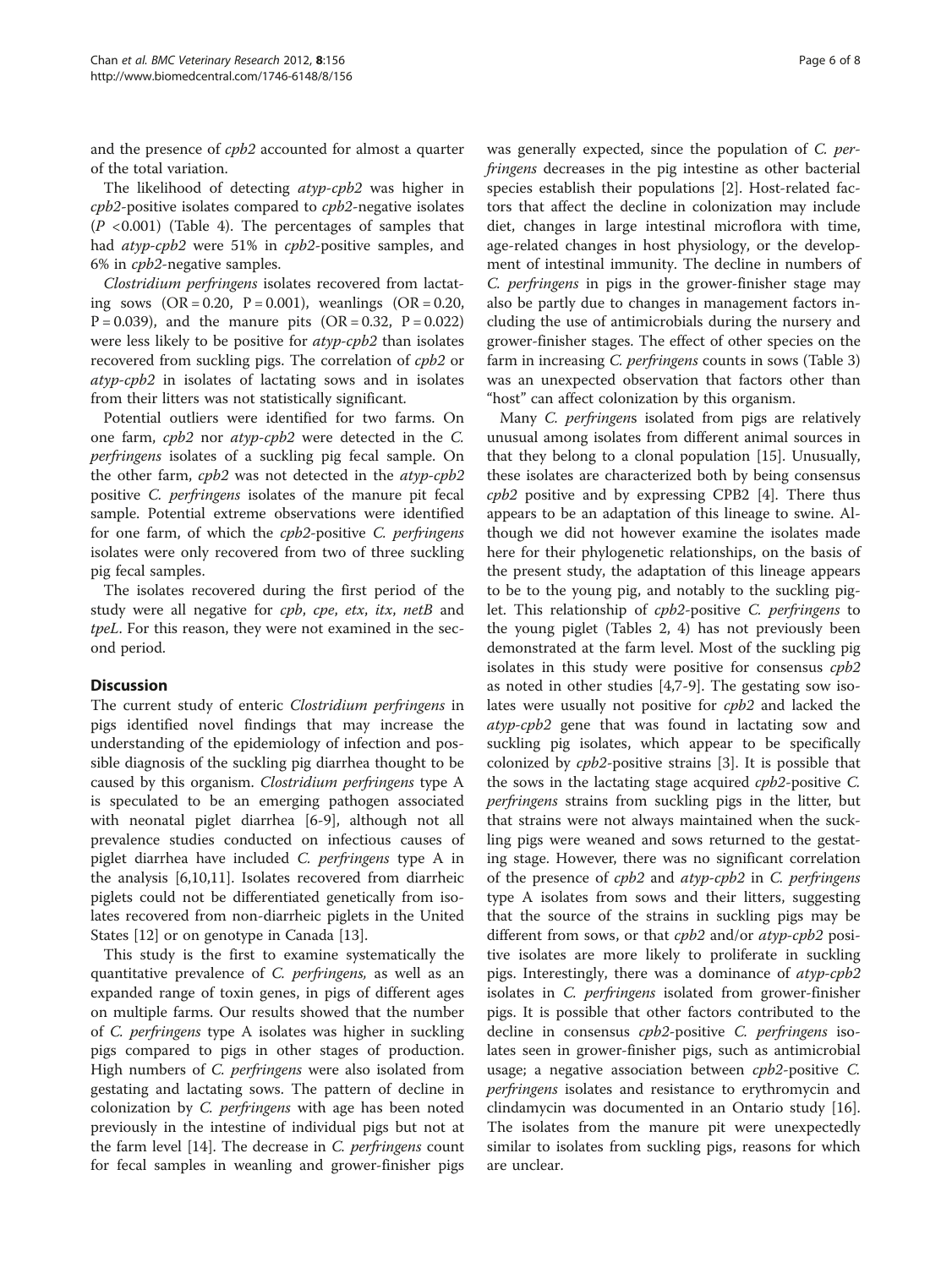<span id="page-6-0"></span>This study identified genes in the most abundant isolate of C. perfringens, so that the less abundant genotypes may not have been detected. C. perfringens isolates positive for cpb2 were more likely to be positive for atyp-cpb2, suggesting a linkage between these genes. Further research on the genetic diversity of C. perfringens type A isolates in clinically healthy and diarrheic suckling pigs, and the conditions of which *cpb2* and atyp-cpb2 toxin genes are expressed, may help clarify the role of this agent in neonatal piglet diarrhea.

Since the farms in our study were conveniently selected, the results may not apply to the general population of Ontario swine farms. The difference in bacterial count of C. perfringens in fecal samples from pigs at different stages of production might have been affected by the sampling procedure, since samples for weanling pigs and grower-finisher pigs were collected from feces on the pen floor whereas the samples for sows and suckling pigs were collected from the rectum. The fecal samples collected from gestating sows, weanling pigs, growerfinisher pigs, and the manure pits were pooled, so it is conceivable that some samples were misclassified. Fecal samples collected from farrowing operations in the first period of the study did not include those of suckling pigs or lactating sows, which could affect the farm-level sensitivity for the detection of cpb2-positive C. perfringens isolates from these farms.

This is the first time that C. perfringens type A from swine has been examined for netB and tpeL, genes that are common in isolates from chickens with necrotic enteritis [[17\]](#page-7-0). Their absence further supports the idea of host adaptation of strains of C. perfringens, as apparent here in the association of *cpb*2-positive strains with piglets. The absence of cpb is consistent with the absence of C. perfringens type C in enteric disease in swine and other animals in Ontario. The lack of cpe in C. perfringens isolates confirms earlier studies [\[18,19\]](#page-7-0).

## Conclusions

To our best knowledge, this is the first study on the epidemiology of C. perfringens in the swine population. This study provides baseline data from healthy pigs at different stages of production as well as in the manure pits for future studies to investigate the role of C. perfringens in swine enteric diseases. The study suggests that if C. perfringens type A are involved in neonatal enteritis, there may be strains with specific characteristics that cannot be identified by the existing genotyping system. Further work is required to determine whether this is the case.

#### Competing interests

The authors declare that they have no competing interests.

#### Authors' contributions

JP, RF, and AF designed the study. GC and AF performed the data collection, and statistical analysis. GS, VN, and YP performed the bacterial isolation. GS and VN performed the multiplex polymerase chain reaction. All authors contributed to drafting and revising of the manuscript. All authors read and approved the final manuscript.

#### Acknowledgments

The research was funded by the Ontario Ministry of Agriculture Food and Rural Affairs. We also thank the Natural Sciences and Engineering Research Council for support. We thank Bryan Bloomfield for technical assistance and the swine producers for participating in the research.

#### Author details

<sup>1</sup>Department of Population Medicine, University of Guelph, Guelph, ON N1G 2W1, Canada. <sup>2</sup>Department of Pathobiology, University of Guelph, Guelph, ON N1G 2W1, Canada.

#### Received: 5 April 2012 Accepted: 30 August 2012 Published: 4 September 2012

#### References

- 1. Lehe K: Successful control of clostridial enteritis: A report from the back forty. In Proceedings of American Association of Swine Veterinarians. Dallas: Perry, IA, USA: American Association of Swine Veterinarians; 2009.
- 2. Schwartz KJ: Clostridium-associated diseases in swine. In Proceedings of American Association of Swine Veterinarians. Dallas: Perry, IA, USA: American Association of Swine Veterinarians; 2009.
- 3. Songer JG, Uzal FA: Clostridial enteric infections in pigs. J Vet Diag Invest 2005, 17:528–536.
- 4. Jost BH, Billington SJ, Trinh HT, Bueschel DM, Songer JG: Atypical cpb2 genes, encoding beta2-toxin in Clostridium perfringens isolates of nonporcine origin. Infect Immun 2005, 73:652–656.
- Albini S, Brodard I, Jaussi A, Wollschlaeger N, Frey J, Miserez R, Abril C: Realtime multiplex PCR assays for reliable detection of Clostridium perfringens toxin genes in animal isolates. Vet Microbiol 2008, 127:179-185.
- 6. Yaeger M, Funk N, Hoffman L: A survey of agents associated with neonatal diarrhea in Iowa swine including Clostridium difficile and porcine reproductive and respiratory syndrome virus. J Vet Diagn Invest 2002, 14:281–287.
- 7. Garmory HS, Chanter N, French NP, Bueschel D, Songer JG, Titball RW: Occurrence of Clostridium perfringens beta2-toxin amongst animals, determined using genotyping and subtyping PCR assays. Epidemiol Infect 2000, 124:61–67.
- 8. Bueschel DM, Jost BH, Billington SJ, Trinh HT, Songer JG: Prevalence of cbp2, encoding beta2 toxin, in Clostridium perfringens field isolates: correlation of genotype with phenotype. Vet Microbiol 2002, 94:121–129.
- 9. Waters M, Savoie A, Garmory HS, Bueschel D, Popoff MR, Songer GJ, Titball RW, McClane BA, Sarker MR: Genotyping and phenotyping of beta2 toxigenic Clostridium perfringens fecal isolates associated with gastrointestinal diseases in piglets. J Clin Microbiol 2003, 41:3584-3591.
- 10. Wieler LH, Ilieff A, Herbst W, Bauer C, Vieler E, Bauerfeind R, Failing K, Klos H, Wengert D, Baljer G, Zahner H: Prevalence of enteropathogens in suckling and weanling suckling pigs with diarrhea in southern Germany. J Vet Med B 2001, 48:151–159.
- 11. Katsuda K, Kohmoto M, Kawashima K, Tsunemitsu H: Frequency of enteropathogen detection in suckling and weanling pigs with diarrhea in Japan. J Vet Diagn Invest 2006, 18:350–354.
- 12. Baker AA, Davis E, Rehberger T, Rosener D: Prevalence and diversity of toxigenic Clostridium perfringens and Clostridium difficile among swine herds in the midwest. Appl Environ Microbiol 2010, 76:2961-2967.
- 13. Farzan A, Kircanki J, DeLay J, Soltes G, Songer GJ, Friendship R, Prescott JF: An investigation into the association between cpb2-encoding Clostridium perfringens type A and diarrhea in neonatal piglets. Can J Vet Res, in press.
- 14. Smith WH, Jones JET: Observations on the alimentary tract and its bacterial flora in healthy and diseased pigs. J Path Bact 1963, 84:387-412.
- 15. Jost HB, Trinh TH, Songer GJ: Clonal relationships among Clostridium perfringens of porcine origin as determined by multilocus sequence typing. Vet Microbiol 2006, 116:158–165.